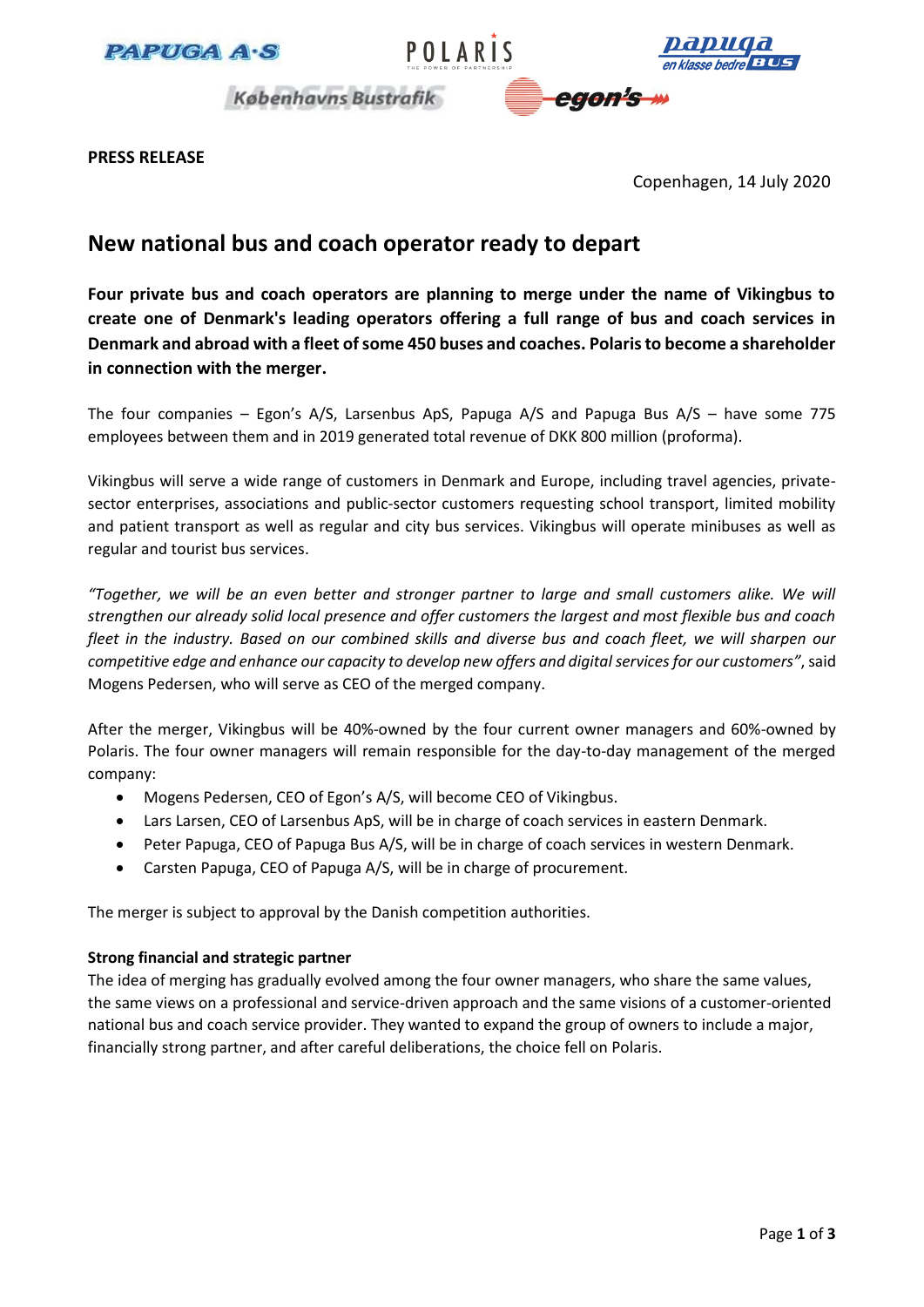





egon's

**Københavns Bustrafik** 

"As a leading operator, we want to be standard setters in the industry. Our drivers will be well-trained, service*minded and employed under Danish collective agreements so as to maximise the safety and well-being of our customers and employees. We share the same values and ambitions as Polaris, and working with a respected, experienced Danish partner like Polaris means we'll have access to strong skills and solid experience that can help us set a strategic course and continuously develop the company"*, said Mogens Pedersen.

Jan Johan Kühl, Managing Partner at Polaris: "*We greatly respect the four owner managers – they're all talented, competent businesspeople. We click with them, and we share the same views on Vikingbus' huge potential and on what it takes to set the standards in the industry. We're excited to enter into a partnership committed to developing the company and building Denmark's first genuinely national bus and coach operator with the power to lead the way in terms of service, quality and sustainable operations."* 

# **Local development and sustainable operations**

Vikingbus will be a national operator with branches in Copenhagen, Køge, Slagelse, Svebølle, Vordingborg, Vejle, Kolding and Skjern, in addition to Aarhus where a new facility will be built. The plan is to establish additional branches to strengthen local presence.

Some of the main benefits to be derived from the merger are economies of scale in terms of procurement of buses and coaches, fuel, spare parts, etc. in addition to shared IT and ERP systems, marketing and business development. As part of the merger, two branches in the Greater Copenhagen Area will be combined into one new branch in Hvidovre, and the branches in Brørup and Vejle will be integrated at Vejle.

Moreover, the merger will entail more cost-efficient and sustainable services as, by virtue of its large bus and coach fleet and broad geographical coverage, Vikingbus will be able to optimise its route planning and thereby avoid running empty vehicles, which, in turn, will support the sustainability of operations.

Vikingbus will be phased in as a common brand following approval of the merger by the Danish competition authorities.

PwC Corporate Finance and the law firm of Lundgrens are acting as advisers in connection with the merger.

| For additional information, please contact:              |                      |
|----------------------------------------------------------|----------------------|
| Mogens Pedersen, CEO of Egon's A/S, new CEO of Vikingbus | Tel: +45 40 53 17 47 |
| Jan Johan Kühl, Managing Partner, Polaris                | Tel: +45 23 25 32 66 |
| Anders Lehmann, ass. partner, Point Communications       | Tel: +45 51 39 01 65 |